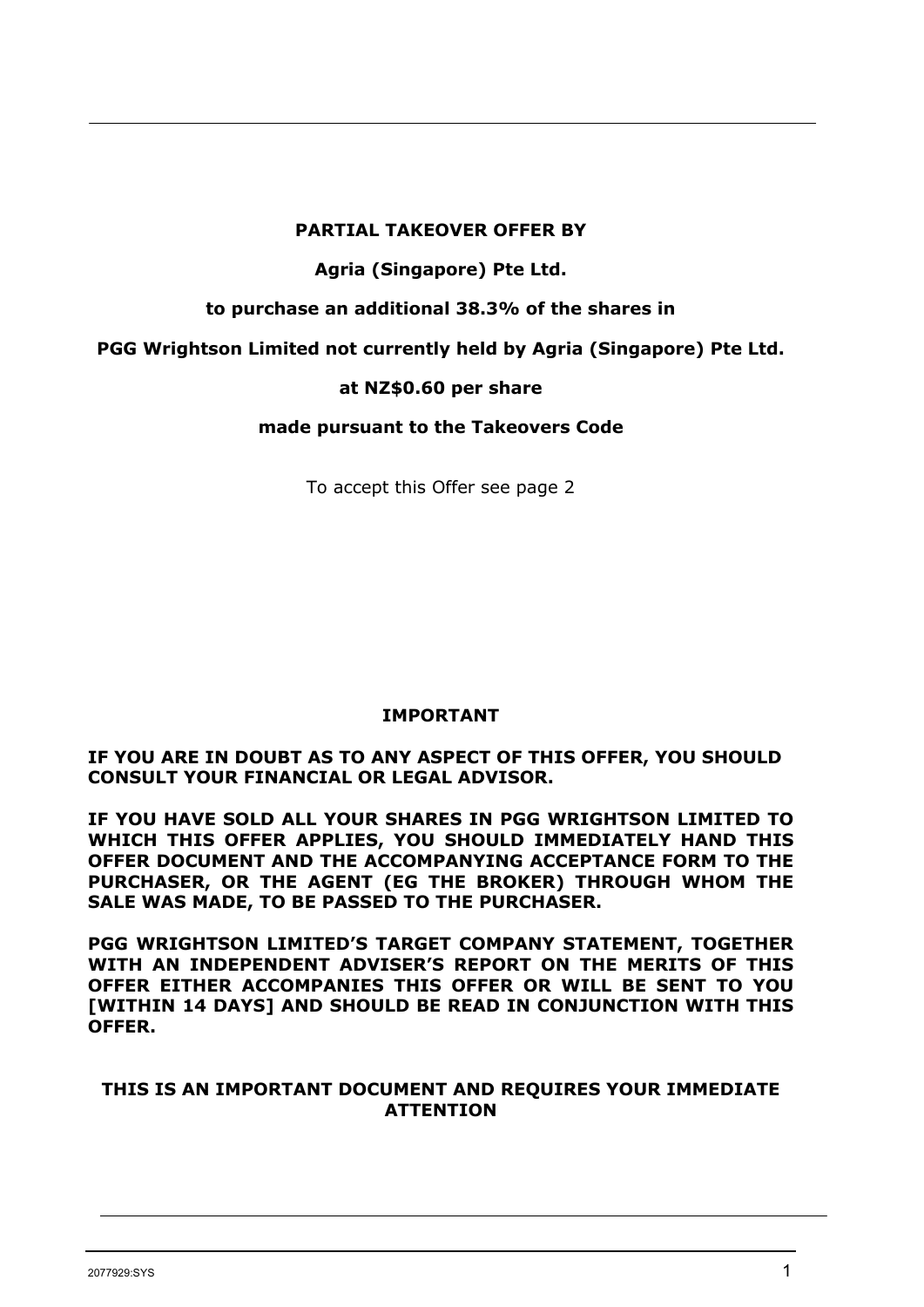#### **SUMMARY OF OFFER**

On 23 December 2010 **Agria (Singapore) Pte Ltd.** (**Agria**) announced that it would make a partial takeover offer for an additional 38.3% of the shares in PGG Wrightson Limited (**PGW**) that it does not already hold, which if successful, will bring Agria's total shareholding in PGW (once the offer is declared unconditional and the relevant shares are transferred) to 50.01%. The key terms of the offer are:

- Consideration of NZ\$0.60 per share in PGW.
- > Offer closes 5 p.m. on [15 April 2011] (unless extended).
- $\triangleright$  The offer is conditional. The conditions of the Offer are set out on paragraphs 0 and 4 of this document.

#### **HOW TO ACCEPT THIS OFFER**

To accept the offer by Agria, you should complete the Acceptance Form enclosed with this document, in accordance with the instructions set out on the Acceptance Form, as soon as possible. Then deliver, mail or fax the Acceptance Form to:

[Computershare Investor Services Limited Re: [Agria (Singapore) Pte Ltd.] Private Bag 92119 Auckland 1142 159 Hurstmere Road, Takapuna, North Shore City 0622 Facsimile: +64 9 488 8787]

You may accept the offer in respect of all or any of your shares. If you have sold all or some of your shares, please refer to the instructions on page [17] of this document.

Acceptances must be received by Agria by 5pm on [15 April 2011].

**Payments will be made within 7 days of the later of the offer becoming unconditional or the Closing Date.**

#### **IMPORTANT**

- **ACCEPTANCES MUST BE RECEIVED BY 5 P.M. ON [15 April 2011].**
- **IF YOU HAVE LOST YOUR PERSONALISED ACCEPTANCE FORM, OR IF YOU HAVE ANY OTHER QUESTIONS ON HOW TO ACCEPT THIS OFFER, PLEASE CONTACT [COMPUTERSHARE INVESTOR SERVICES LIMITED ON +64 9 488 8777, OR [enquiry@computershare.co.nz](mailto:enquiry@computershare.co.nz) , RE: [**Agria (Singapore) Pte Ltd.**].**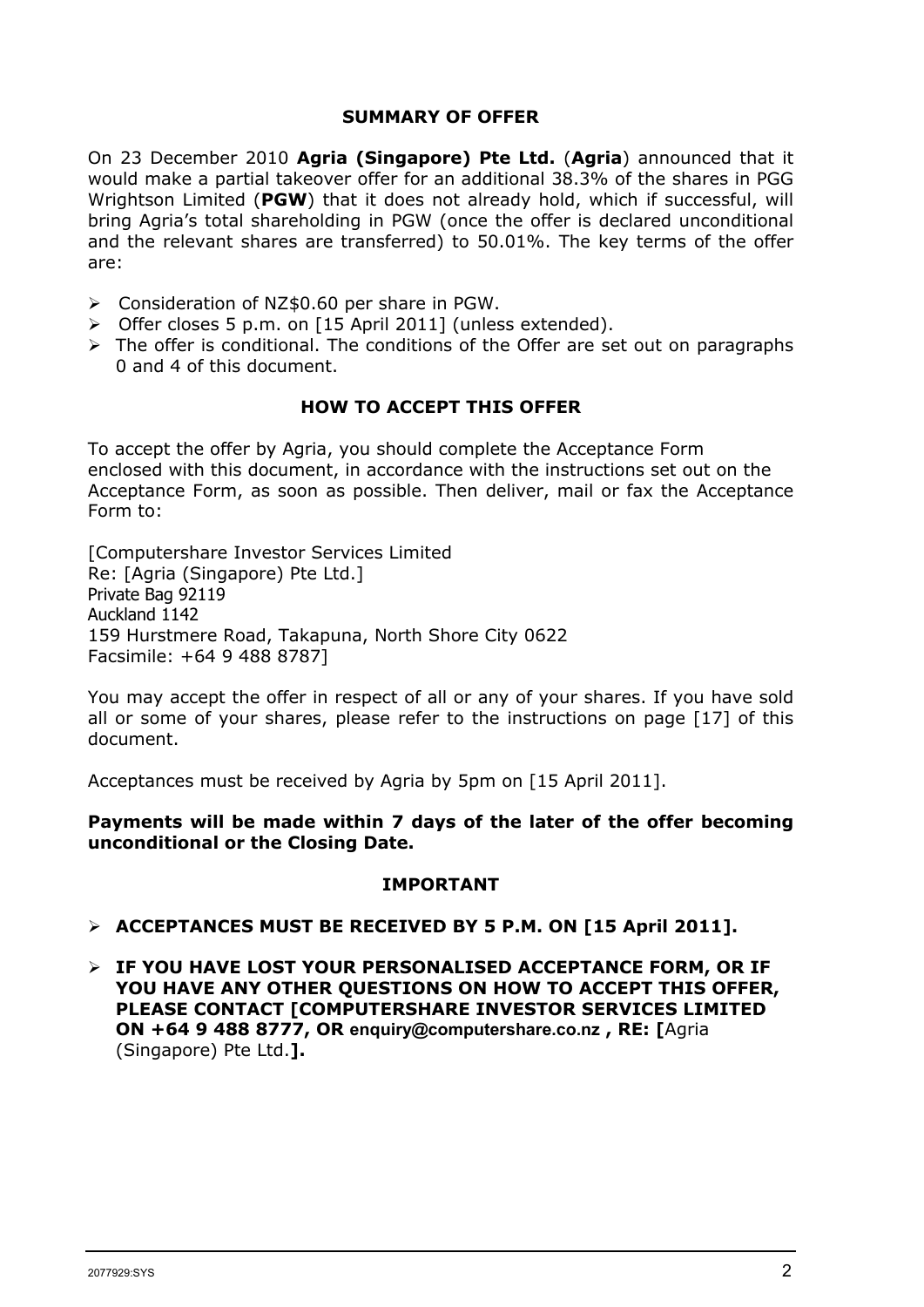#### **TERMS AND CONDITIONS OF PARTIAL TAKEOVER OFFER BY AGRIA (SINGAPORE) PTE LTD. TO PURCHASE AN ADDITIONAL 38.3% OF THE SHARES IN PGG WRIGHTSON LIMITED NOT ALREADY HELD BY AGRIA (SINGAPORE) PTE LTD.**

#### Dear Shareholder,

Agria (Singapore) Pte Ltd. (**Agria**) hereby offers to acquire, on the terms and conditions set out in this document (the **Offer**), an additional 38.3% (the **Specified Percentage**) of the issued fully paid ordinary shares in PGG Wrightson Limited (**PGW**) not currently held by Agria, and which would (once the Offer is declared unconditional and the relevant shares are transferred) bring Agria's total shareholding in PGW to 50.01%. All the shares in PGW are referred to in this Offer as the **Shares** and each of them is referred to as a **Share**.

This Offer is a partial offer for the Shares. As Agria holds 144,104,680 Shares, the Offer is for the Specified Percentage of the Shares, which are not already held by Agria at the date of this Offer. In accordance with the Takeovers Code, each holder of Shares is entitled to sell to Agria pursuant to the Offer, the Specified Percentage of the Shares they hold (**Entitlement**).

Agria Corporation (the parent company of Agria), Agria and New Hope Group have entered into a Subscription Agreement whereunder Agria Corporation and New Hope Group jointly and severally covenant to subscribe for shares in Agria, either directly or indirectly through another company in the Agria group, and provide other funding support as agreed with Agria, to ensure that Agria is put in funds to enable it to meet its obligations under the Takeover Offer. Accordingly, if the Offer becomes unconditional, Agria Corporation and New Hope Group will be the shareholders, directly or indirectly, of Agria prior to payment by Agria of any consideration payable for the Shares of acceptors under the Offer.

To the extent holders of Shares do not accept the Offer for their full Entitlement, Agria is entitled to accept acceptances from holders of Shares who wish to sell more Shares than their Entitlement. Over-acceptances of this Offer will be dealt with as set out in paragraph 2 below.

This Offer is made subject to the following terms and conditions.

#### **1 Consideration**

- 1.1 The consideration offered for each Share is NZ\$0.60 cash, subject to paragraphs 6.2 and 6.3.
- 1.2 The consideration for the Offer will be paid to shareholders whose Shares are taken up under the Offer (**Acceptors**) and will be sent to such Acceptors not later than 7 days after the later of:
- (a) the date this Offer becomes unconditional; or
- (b) the Closing Date,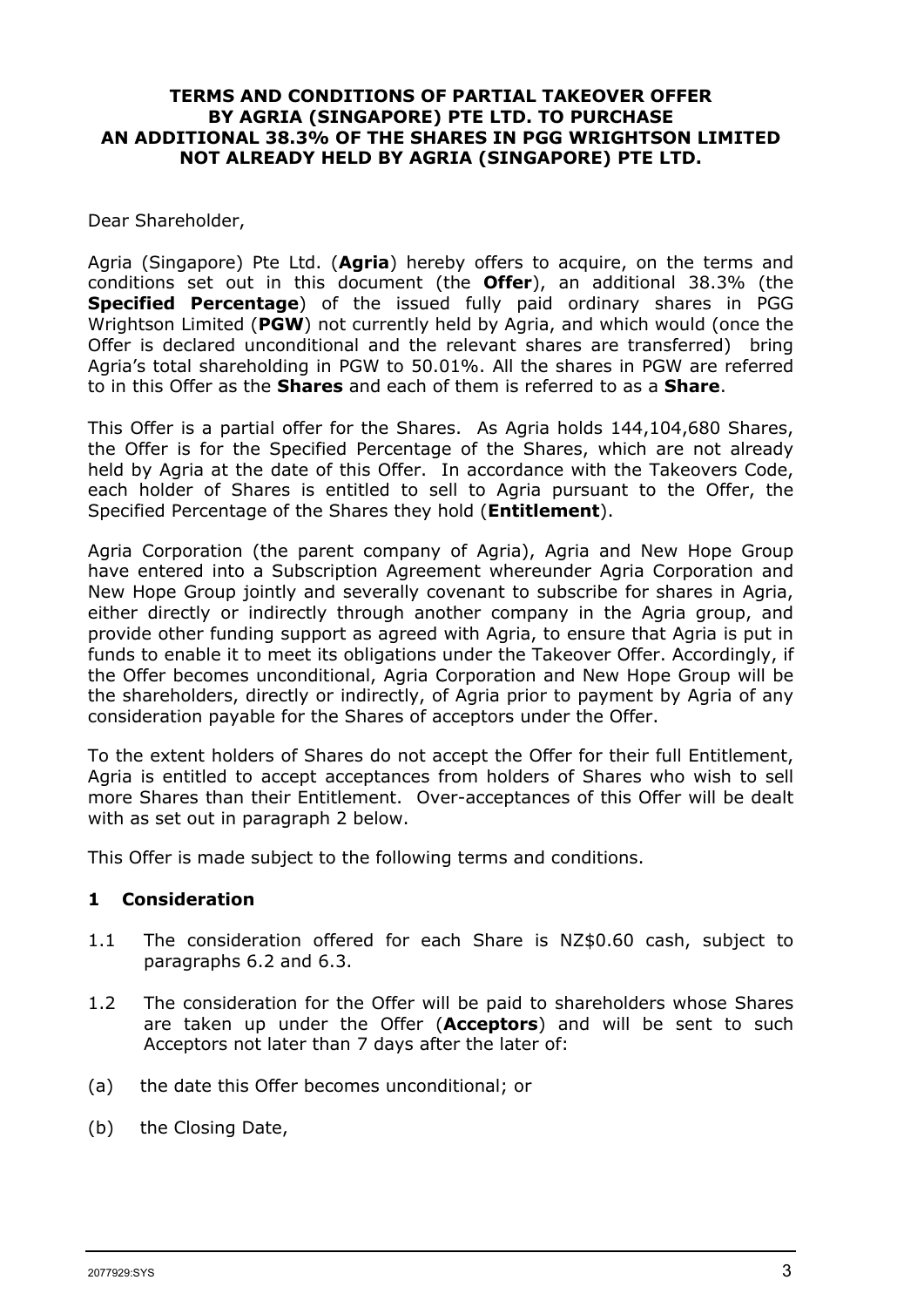but in any event not later than [22 April 2011], being the date not later than 7 days after the last date on which the Offer can become unconditional.

1.3 If the consideration for the Offer is not paid within the period specified in paragraph 1.2 to any shareholder whose Shares are taken up under the Offer, that shareholder may withdraw acceptance of the Offer by notice in writing to Agria, but only after the expiration of 7 days' written notice to Agria of that shareholder's intention to do so. This right to withdraw acceptance of the Offer will not apply if the shareholder receives the consideration during the 7 day period referred to in this paragraph.

#### **2 How to Accept this Offer**

If you wish to accept this Offer, you only need to:

- 2.1 Complete the enclosed Acceptance Form in accordance with the instructions set out in the Acceptance Form; and
- 2.2 Return the completed Acceptance Form in the enclosed reply paid envelope **AS SOON AS POSSIBLE**, but in any event so as to be received by Agria not later than 5 pm on [15 April 2011] (being a period of at least [84] days from the date of this Offer), or such later closing date(s) as Agria may decide in accordance with the Takeovers Code (**Closing Date**). Acceptances posted (and bearing a postage stamp) before 5 p.m. on the Closing Date, but received after that date, may be accepted by Agria.
- 2.3 If the reply paid envelope has been mislaid, please deliver, mail or fax your Acceptance Form to:

[Computershare Investor Services Limited Re: [Agria (Singapore) Pte Ltd.] Private Bag 92119 Auckland 1142 159 Hurstmere Road, Takapuna, North Shore City 0622 Facsimile: +64 9 488 8787]

- 2.4 You may accept this Offer in respect of all or any shares you hold in PGW, whether you have acquired them before or after the date of this Offer, upon production of satisfactory evidence of your entitlement to those Shares.
- 2.5 Subject to clause 2.6 below, Agria will take up from each Acceptor of this Offer the lesser of:
- (a) the number of the Acceptor's Shares that represents the Specified Percentage of the Shares held by that Acceptor; or
- (b) the number of Shares in respect of which the Acceptor has accepted the Offer.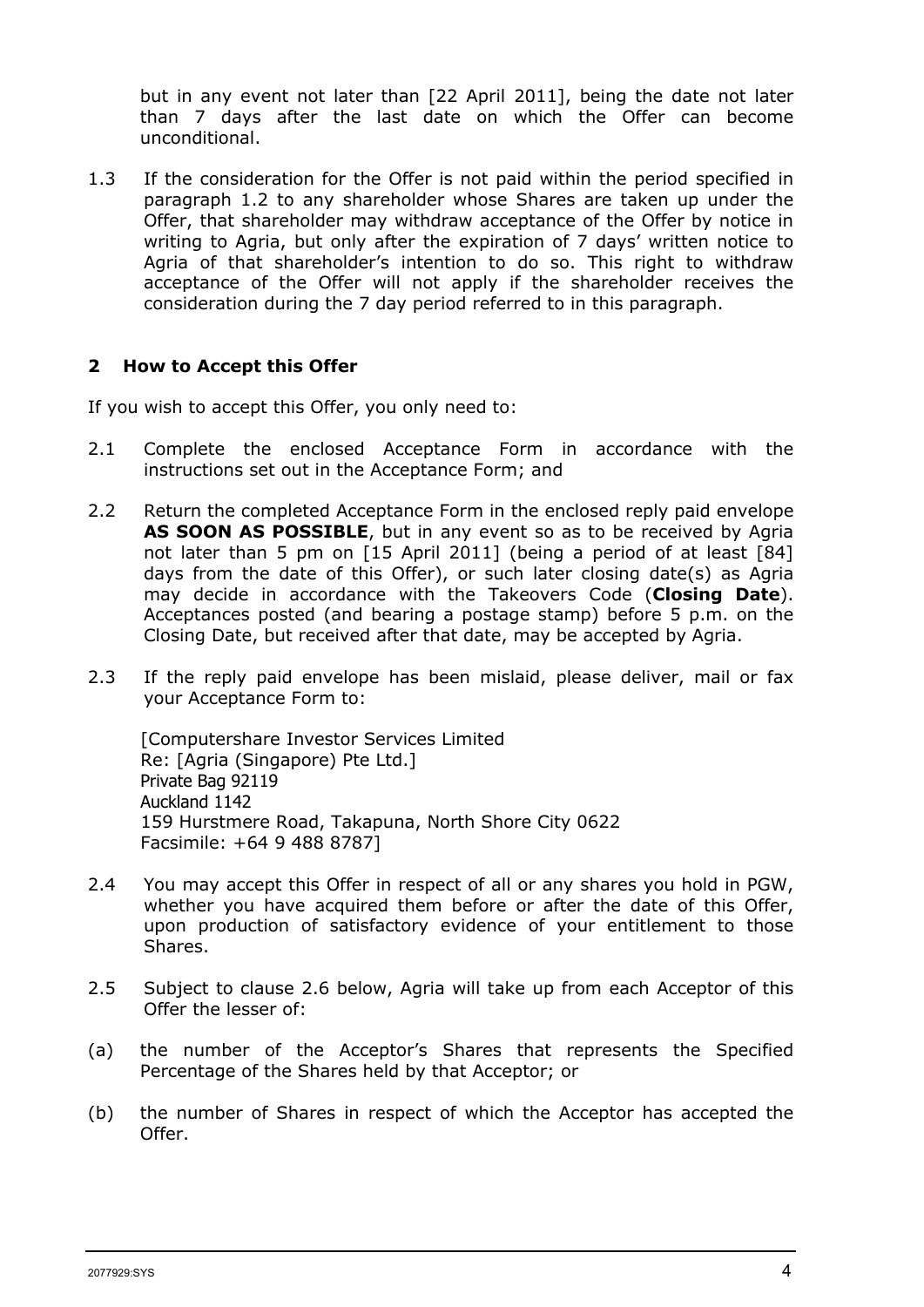- 2.6 If:
- (a) the number of Shares that Agria takes up in accordance with paragraph 2.5 is less than the number of Shares sought by Agria under this Offer; and
- (b) Agria has received acceptances of the Offer from certain Acceptors (each a **Surplus Acceptor**) for more than the Specified Percentage of the Shares held by that Acceptor (those Shares in excess being **Surplus Shares**), then:
	- (i) Agria will take up from each Surplus Acceptor the balance of the Shares required by Agria pursuant to this Offer to acquire the Specified Percentage of Shares not held by Agria as at the date of the Offer (**Remaining Required Shares**), with the proportion of Surplus Shares to be acquired from each Surplus Acceptor being equal to the proportion that the Remaining Required Shares bears to the total of all the Surplus Shares.
- 2.7 As a result of the application of clauses 2.5 and 2.6, Agria may purchase less than the number of shares specified by an Acceptor in its Acceptance Form.
- 2.8 Without limiting paragraph 2.10 or 7.2, the number of Shares that may be disposed of by an Acceptor under this Offer will be determined by reference to the number of Shares held by the Acceptor at the Closing Date, as recorded in the securities register of PGW. This applies notwithstanding the Entitlement set out in the Acceptance and Transfer Form.
- 2.9 Agria may, in its discretion, treat any Acceptance Form as valid notwithstanding that it does not comply with this paragraph, and may, in its discretion, rectify any errors in, or omissions from, any Form, including inserting or completing details of the Shares held by the Acceptor and filling in any blanks. Agria will determine, in its sole discretion, all questions relating to documents, including the validity, eligibility, time of receipt and effectiveness of an acceptance of the Offer. The determination of Agria will be final and binding on all parties.
- 2.10 Acceptance of this Offer by each Acceptor constitutes a contract between that Acceptor and Agria on the terms and subject to the conditions of this Offer. Other than in the circumstances set out in paragraph 1.3 above, acceptances of the Offer are irrevocable and you may not withdraw your acceptance during the time the Offer is open for acceptance, whether or not there has been any permissible variation of the Offer in accordance with the Takeovers Code.

If you need assistance with respect to completing your Acceptance Form please contact [Computershare Investor Services Limited, Re: [Agria (Singapore) Pte Ltd.] on:

|        | Telephone: +64 9 488 8777,           |
|--------|--------------------------------------|
| Mail:  | Private Bag 92119, Auckland 1142, or |
| Email: | enquiry@computershare.co.nz]         |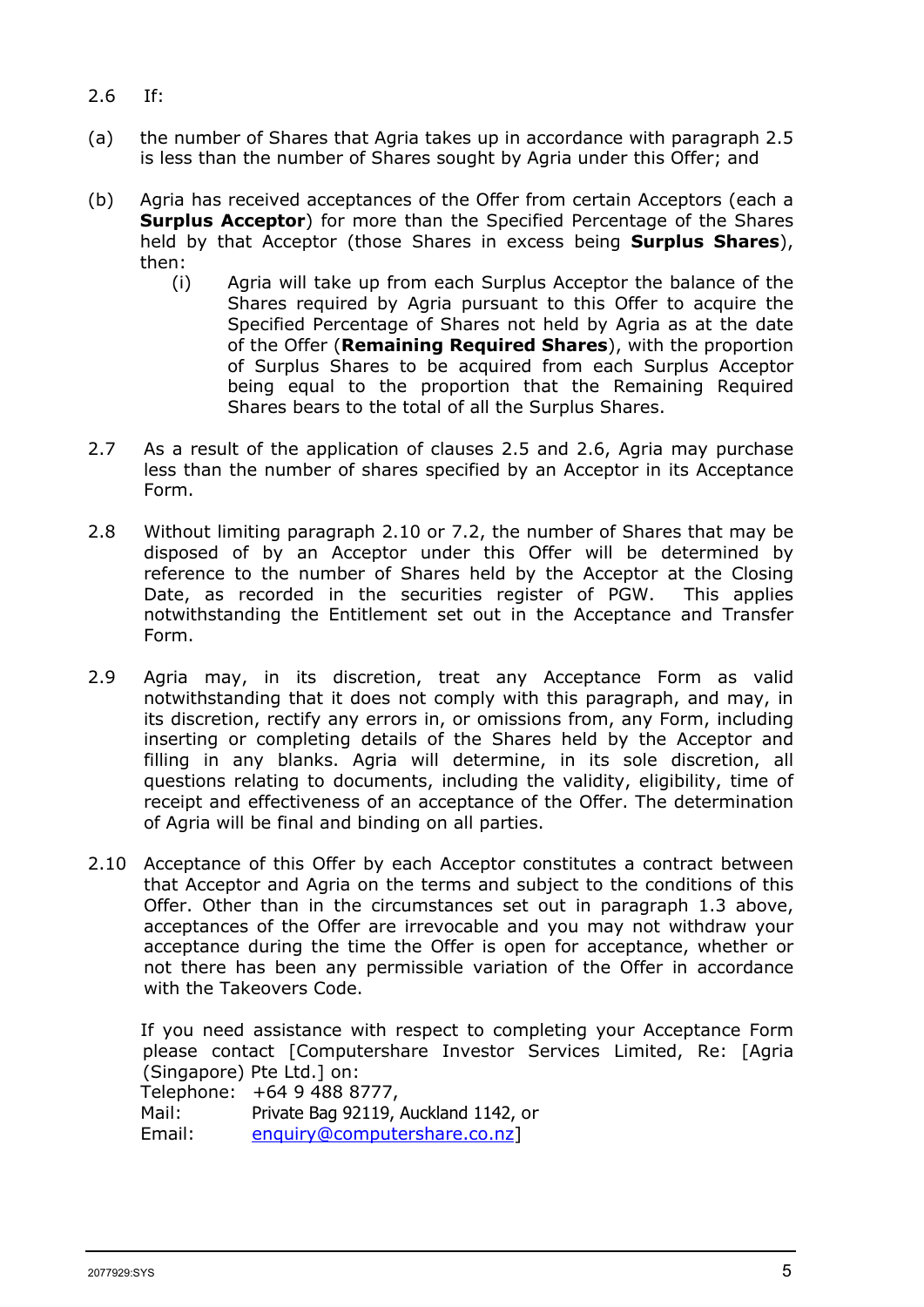#### **3 Terms and Conditions of Offer**

- 3.1 This Offer, and any contract arising from it, is conditional upon Agria receiving, on or prior to the Closing Date, acceptances of this Offer relating to Shares that, on registration of the transfer of the Shares to Agria, and when taken together with the Shares already held by Agria, would (once the Offer is declared unconditional and the Shares transferred) confer on Agria 50.01% of the voting rights in PGW.
- 3.2 The condition set out in paragraph 3.1 is a condition subsequent, and acceptance of the Offer by each Shareholder shall constitute a contract between that Shareholder and Agria subject to that condition. The Offer will only proceed if the condition in paragraph 3.1 is satisfied.
- 3.3 If the Offer period is extended and the Offer has not been declared unconditional, Agria will specify in the variation notice a new date by which the Offer must be declared unconditional.
- 3.4 If this Offer does not become unconditional, the Offer will lapse, Acceptance Forms received by Agria will be destroyed and every party will be released from their obligations under this Offer (and the Acceptance Form) and the contract arising from their acceptance of it.
- 3.5 The latest date on which Agria can declare this Offer to have become unconditional is 15 April 2011. This date will not be extended. If this Offer is not declared unconditional, the Offer will lapse.
- 3.6 The Shares and all other securities of the nature referred to in paragraph 7 "Change of Circumstances" (if applicable) are to be acquired free from all liens, charges, mortgages, encumbrances and other interests and claims of any kind whatsoever, but together with all rights, benefits and entitlements attaching to them at the date of this Offer or which arise subsequently, including the right to all dividends and other distributions.
- 3.7 Agria may vary this Offer in accordance with the Takeovers Code.
- 3.8 By accepting this Offer, each Acceptor represents and warrants to Agria that:
	- (a) it is the sole legal and beneficial owner of the Shares in respect of which it has accepted this Offer, or is the legal owner and has the necessary power, capacity and authority to accept this Offer in respect of such Shares;
	- (b) it has full power, capacity and authority to sell and transfer all such Shares; and
	- (c) legal and beneficial title to all such Shares will pass to Agria in accordance with paragraph 3.6.
- 3.9 Each Acceptor:
	- (a) will not, and will not attempt to, sell, transfer or dispose of (or agree to do any of those things), any or all of the Shares in respect of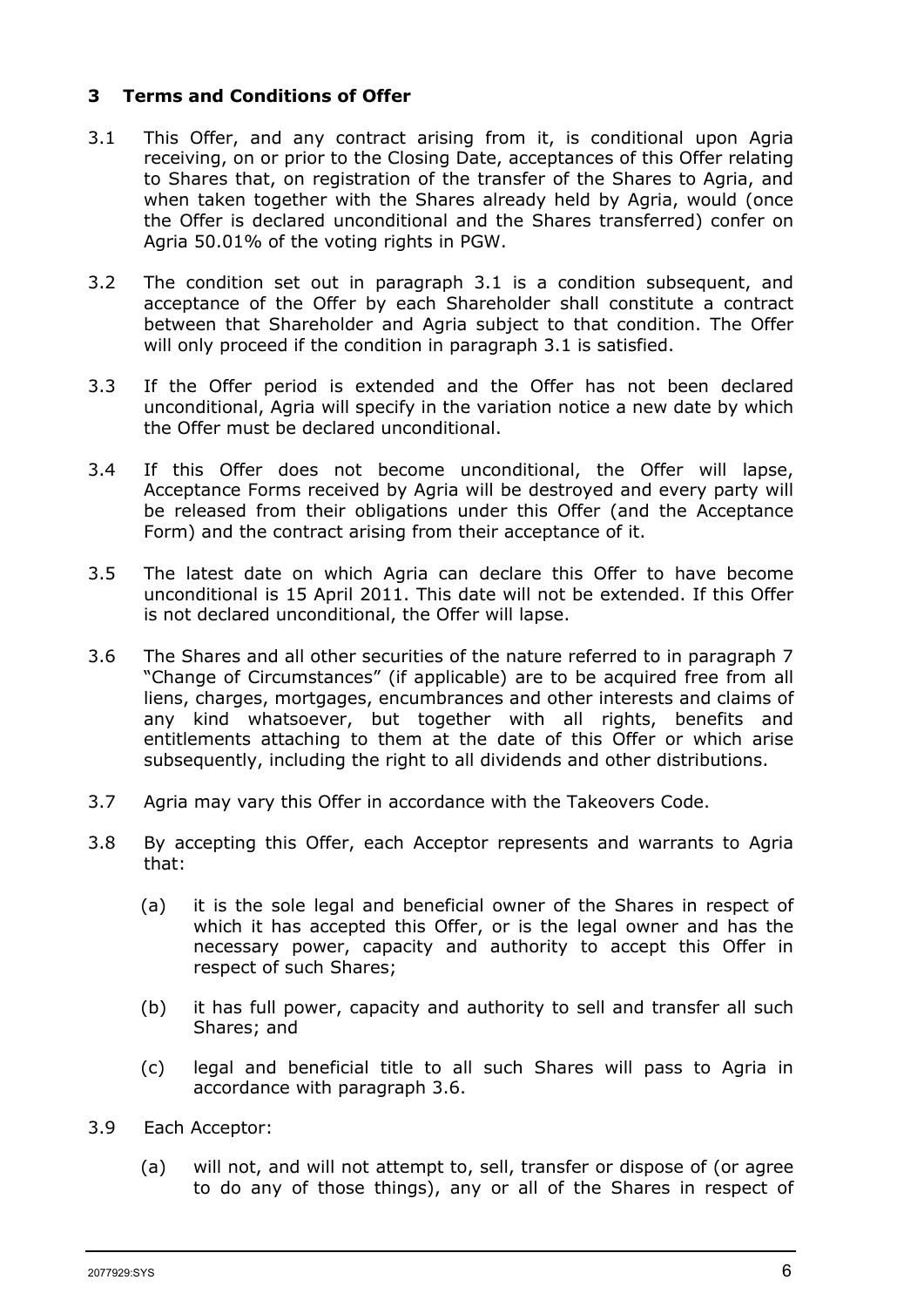which the Acceptor has accepted this Offer (other than the acceptance of the Offer itself);

- (b) is deemed to have irrevocably authorised Agria to instruct PGW and its share registrar to refuse, during the Offer period, to register any transfer of any or all Shares in respect of which the Acceptor has accepted this Offer, except for the transfers in accordance with this Offer; and
- (c) will pay to Agria on demand, any cost or expense incurred, or loss or damage suffered, by Agria in connection with, or as a result of, that Acceptor's failure to comply with paragraph 3.9(a).

## **4 Further Conditions**

- 4.1 This Offer and any contract arising from acceptance of it is conditional on Agria obtaining all necessary regulatory consents and clearances (if any), including any consent required under the Overseas Investment Act 2005 to settle the Offer and acquire more than 19.9% of the shares in PGW, by 15 April 2011.
- 4.2 This Offer and any contract arising from acceptance of it is also subject to the conditions that during the period from the date on which this Offer was announced until the last date by which the Offer must be declared unconditional by Agria (or the date on which the Offer is declared unconditional, if earlier):
	- (a) no dividends, bonuses or other payments or distributions of any nature (including without limitation, any share buybacks) have been or will be declared, paid or made upon or in respect of any of the Shares;
	- (b) no further shares, convertible securities or any voting securities of any description (including options, rights or interests in any securities) of PGW or any of its subsidiaries (the **Group**) have been or will be issued or agreed to be issued or made the subject or any option or right to subscribe (whether by way of bonus issue or otherwise) and there have been no, and will be no, alteration of rights, privileges and restrictions attaching to the shares of any member of the Group;
	- (c) no Share in PGW has been or will be subdivided, consolidated or acquired by PGW;
	- (d) no Shares in PGW or any shares or other securities in any of its subsidiaries have been or will be made the subject of any option, or right, to subscribe for the issue of securities in PGW or that subsidiary;
	- (e) no alteration to the constitution of any member of the Group has been or will be made other than amendments of a formal or technical (but not substantive) nature;
	- (f) the business of each member of the Group is carried on in the ordinary and normal course, including without limitation: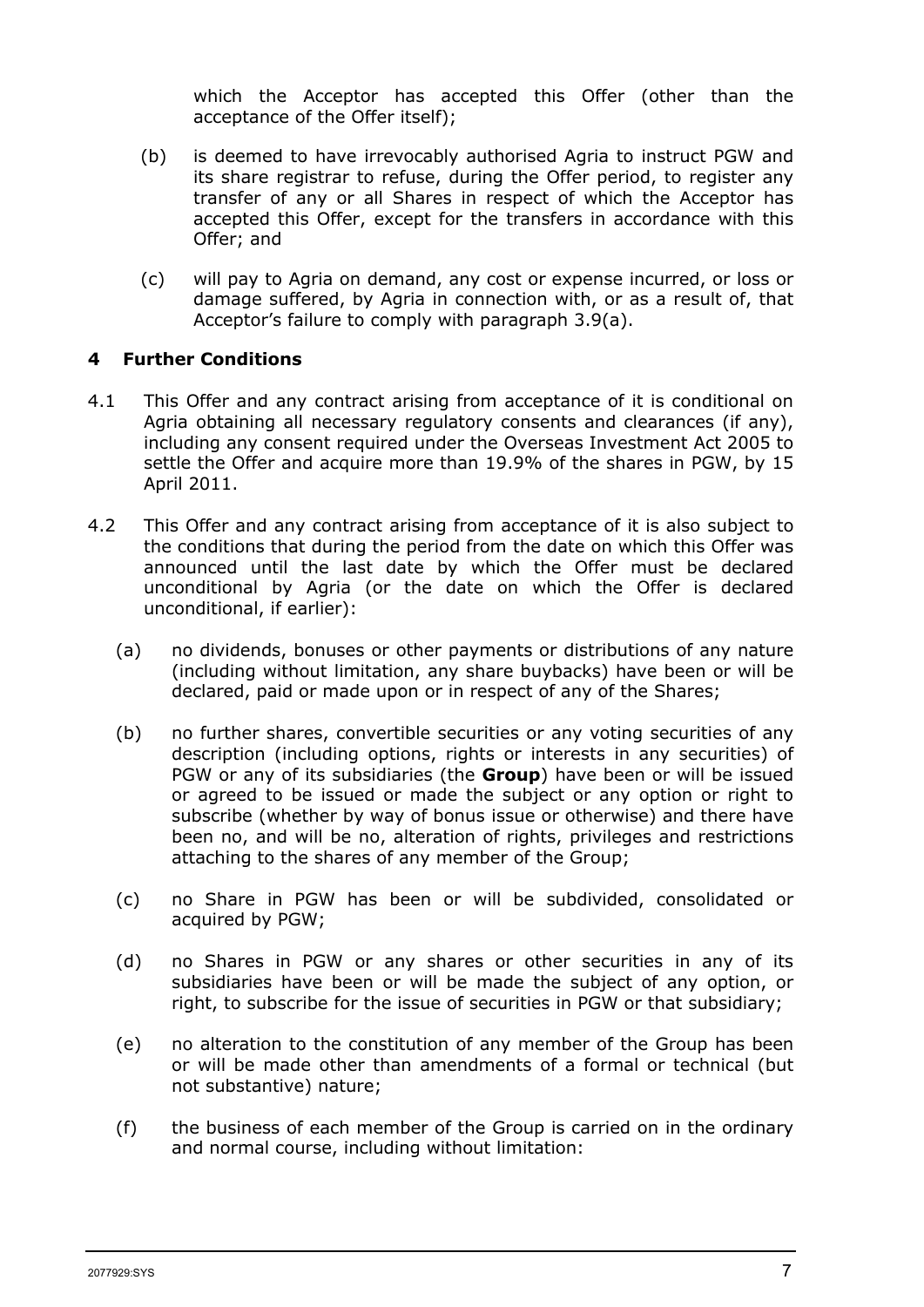- a. none of the assets of the Group (taken separately or together) being disposed of, or made the subject to any option or contract to sell, for an amount in excess of \$250,000 except in the ordinary course of business or with the approval, or conditional on the approval, of PGW's shareholders;
- b. no member of the Group (separately or together) entering into or contracting to enter into, or completing any acquisition of any investment, company or asset, or undertaking any capital expenditure or divestment for an amount in excess of \$500,000 (in aggregate) that, as at the date on which this Offer was announced, had not been approved by the board of directors of PGW or committed to by the relevant member of the Group or approved by, or conditional on the approval of, the shareholders of PGW, otherwise than in the ordinary course of business;
- c. no resolution being passed for any merger, amalgamation, share buyback or scheme of arrangement including any member of the Group, and no member being involved in any proposal relating to any merger, amalgamation, share buyback or scheme of arrangement (or announcing any intention to do so);
- d. no unusual or abnormal payments, commitments or liabilities (including contingent liabilities) which are material or could be material to the Group, taken as a whole, are made or incurred (or agreed to be made or incurred) by any of those entities and no member of the Group makes any unusual payment of income tax;
- e. no member of the Group varies or waives any material rights or powers under any material contract to which it is a party;
- f. no changes to the composition or functions of the board of directors of any member of the Group;
- g. no member of the Group disposes of, purchases, transfer, leases, charges, mortgages, grants a lien or other encumbrance over, grants an option or legal or equitable interest in respect of, or otherwise deals with a legal or equitable interest in a material asset, business, operation, property or subsidiary (or agrees to or reaches an understanding, including agreeing to materially vary any agreement, do any of these things or makes an announcement in respect of any of them) that is material to the Group taken as a whole, other than in the ordinary course of business or with the approval, or conditional upon the approval, of the shareholders of PGW; and
- h. no onerous, long term or material contracts, commitments, agreements or arrangements that are material to the Group taken as a whole (either individually or in aggregate), or major transactions (as defined in section 129 (2) of the Companies Act 1993), are entered into, terminated or materially varied, by any member of the Group (or an agreement or understanding to these purposes is reached), except with the approval of, or conditional upon the approval of, PGW's shareholders;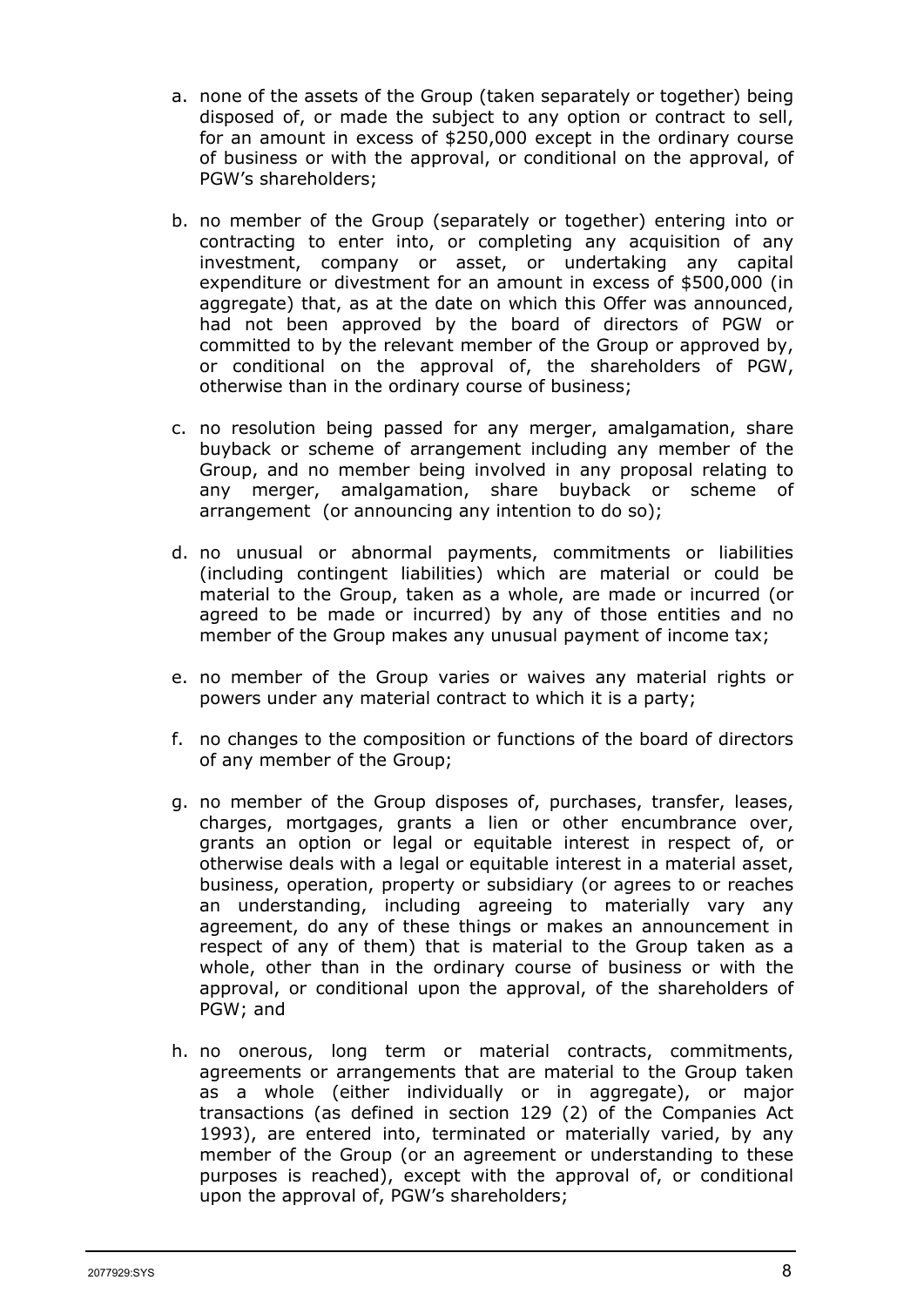- (g) no liquidator, receiver, manager, receiver and manager, statutory manager or similar officer being appointed in relation to any member of the Group or is appointed in relation to any of their respective assets (or any part thereof) and no proceedings or steps (including the calling of a meeting to consider the passing of a resolution to appoint a liquidator) for the liquidation or administration of any member of the Group being commenced;
- (h) no action, claim, litigation or other form of proceedings that are or could be material to the Group (taken as a whole) are notified or commenced against, or by, any member of the Group;
- (i) no change to the remuneration or to any terms of employment or engagement of any director, officer, employee, contractor or consultant of any member of the Group is made other than in accordance with established policies or in the ordinary course of business and consistent with past practices, and there is no agreement to make any of those changes;
- (j) no changes are made to the senior management team or their respective arrangements with the Group, except with the prior approval of the majority of PGW's board;
- (k) the NZX 50 Index (Gross) not having closed below 3000.4 for a period of three consecutive NZX trading days or more since the date on which this Offer was announced;
- (l) there not having occurred any events, conditions or circumstances of the nature referred to above which in aggregate with other events mean that the overall impact of such aggregated events taken as a whole is material to the Group;
- (m) there not having occurred any event materially adverse to the business, financial or trading position, assets or liabilities, profitability or prospects of the Group, taken as a whole, including any material deterioration in the debt situation of financial forecast of any member of the Group;
- (n) the board of any member of the Group not having approved any of the above;
- (o) no person exercising any rights under any provision or agreement or other instrument to which any member of the Group is a party, or by or to which any member of the Group or any of their assets is bound or subject, which results to an extent which is material in the context of the Group taken as a whole, in:
	- (i) any moneys borrowed by any member of the Group becoming payable or being capable of being declared repayable immediately or earlier than the repayment date stated in such agreement or other instrument; or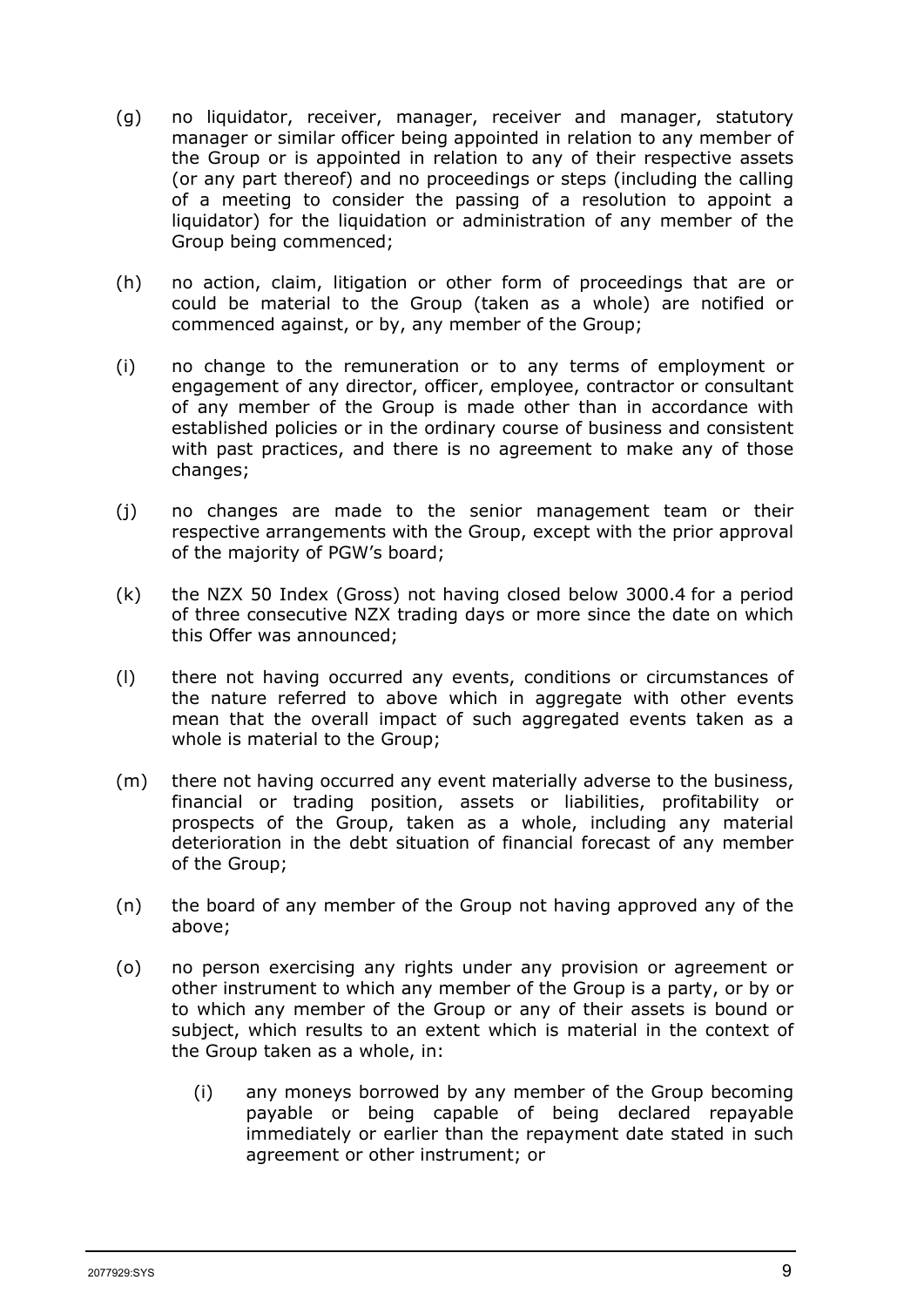- (ii) any such agreement or other such instrument being terminated or modified.
- (p) Agria and/or any of its shareholders or financiers, as the case may be, obtaining on an unconditional basis all necessary approvals and consents from the Chinese regulatory authorities to complete the Offer and such approvals and consents remaining in full force and effect in all respects and not being subject to any notice, intimation or indication of intention to revoke, suspend, restraint, modify or review the same.
- 4.3 The conditions in paragraph 4.2 above are for the benefit of Agria and may be waived in whole or in part by Agria at its absolute discretion, to the extent permitted by the Takeovers Code. Any waiver or consent given by Agria in respect of any matter or thing shall apply only in accordance with its terms and shall not constitute a consent or waiver in respect of any similar matter or thing.
- 4.4 All of the conditions set out above are conditions subsequent, and acceptance of this Offer by an Acceptor shall constitute a contract by that Acceptor with Agria subject to those conditions.

## **5 Notices**

- 5.1 Notice to PGW, the Takeovers Panel and the New Zealand Stock Exchange:
	- (a) declaring this Offer unconditional; or
	- (b) advising that this Offer is withdrawn in accordance with the Takeovers Code or has lapsed in accordance with its terms,

in each case, will be deemed to be notice to all offerees.

5.2 Notice of any variation of the Offer will be sent to each offeree, PGW, the Takeovers Panel and the New Zealand Stock Exchange in accordance with the Takeovers Code.

#### **6 Method of Settlement**

- 6.1 Agria will not acknowledge receipt of your acceptance of this Offer.
- 6.2 If:
	- (a) this Offer is declared unconditional; and
	- (b) the Acceptance Form is in order and including all the necessary information,

then a cheque for the amount to which you will be entitled under this Offer will be posted or if elected by you on your Acceptance Form, the amount will be paid by electronic transfer to the bank account in New Zealand set out or nominated on that Form, by the date specified in paragraph 1.2.

6.3 Agria's obligations under this paragraph will be subject to registration of the transfer of the Shares to Agria. Agria will present the Acceptance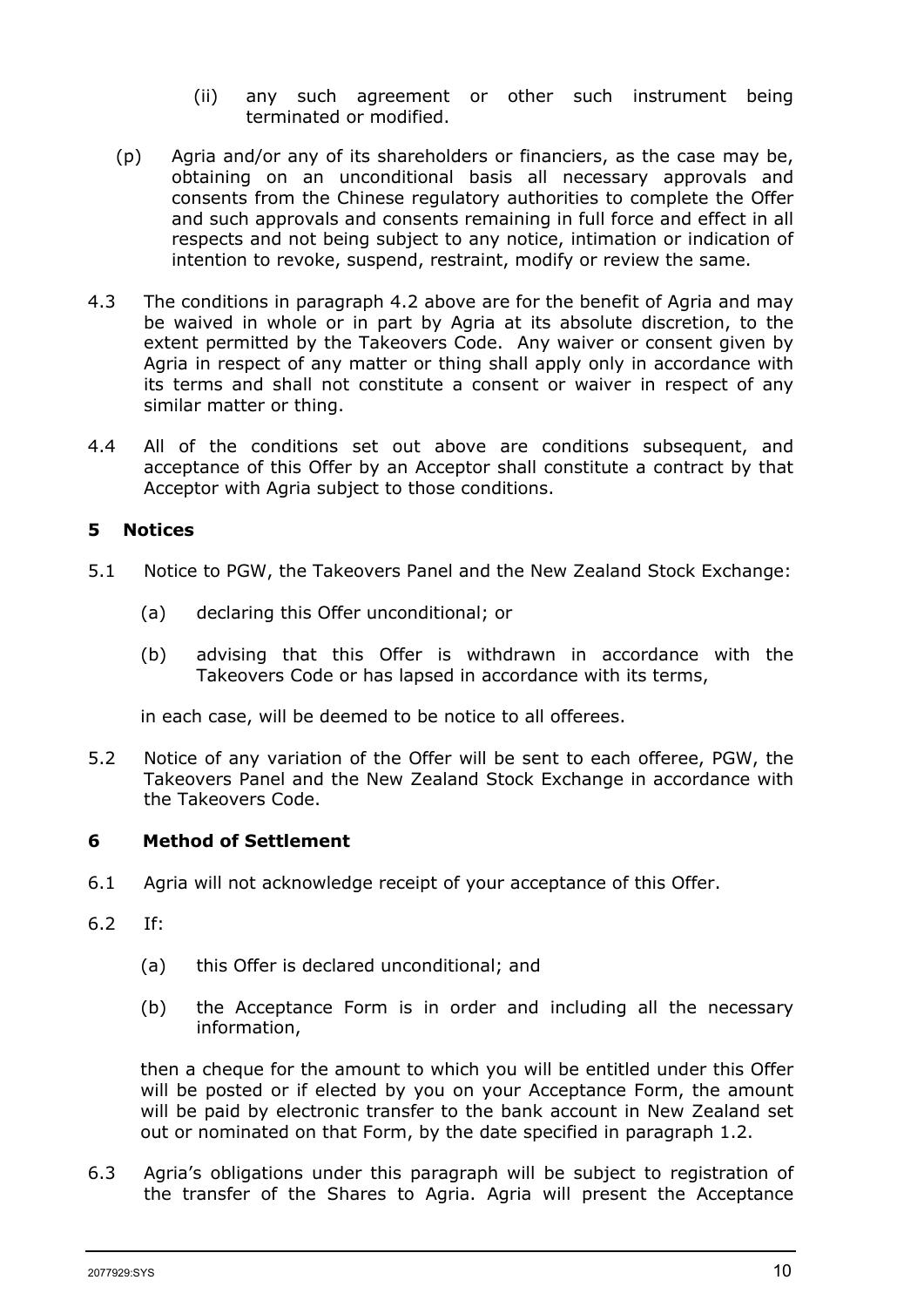Forms to PGW for registration within 24 hours following this Offer being declared unconditional.

# **7 Change of Circumstances**

- 7.1 If, on or after 23 December 2010 PGW declares or pays a dividend or makes any other distribution, unless paragraph 4.2(a) is waived by Agria, Acceptors of this Offer will be bound to pay to Agria an amount equivalent to such dividend or the value of such other distribution or, at the option of Agria, the cash consideration which would otherwise have been paid to such Acceptors shall be reduced by an amount equivalent to such dividend or the value of such other distribution.
- 7.2 If, on or after 23 December 2010, PGW authorises, declares or makes any issue of shares or debentures or convertible notes or voting securities or grants any other rights or interests in its shares to its shareholders by way of capitalisation of any part of its profits or reserves, unless paragraph 4.2(b) is waived by Agria, Acceptors of this Offer will be bound to transfer such shares or debentures or convertible notes or other rights and interests to Agria, without any additional consideration.
- 7.3 If all or any of the Shares of PGW are consolidated, subdivided or acquired by PGW on or after 23 December 2010 then this Offer will be interpreted to take into account such consolidation, subdivision or acquisition and will be deemed to be for the shares/securities resulting from such consolidation, subdivision or acquisition and the consideration per Share provided for under paragraph 1.1 will be increased or reduced, as the case may require, in proportion to such consolidation, subdivision or acquisition, and Acceptors will be bound to transfer such consolidated, subdivided or acquired shares to Agria on the basis of the consideration so increased or reduced.
- 7.4 If PGW makes any issue of shares to any person on or after the date of this Offer other than by way of capitalisation of any part of its profits or its reserves, then this Offer will be deemed to extend to and include such shares and the consideration payable for them will be as provided in paragraph 1.1 above.
- 7.5 If this Offer is declared unconditional, then for a period of 12 months commencing on the date on which this Offer was announced, neither Agria nor any related company of Agria will make any further takeover offer under the Takeovers Code to acquire Shares at a price per Share that is higher than the consideration per Share to be paid under this Offer.

# **8 Further Information**

Further information relating to Agria, as required by Schedule 1 to the Takeovers Code, is set out in the Appendix, and forms part of this Offer.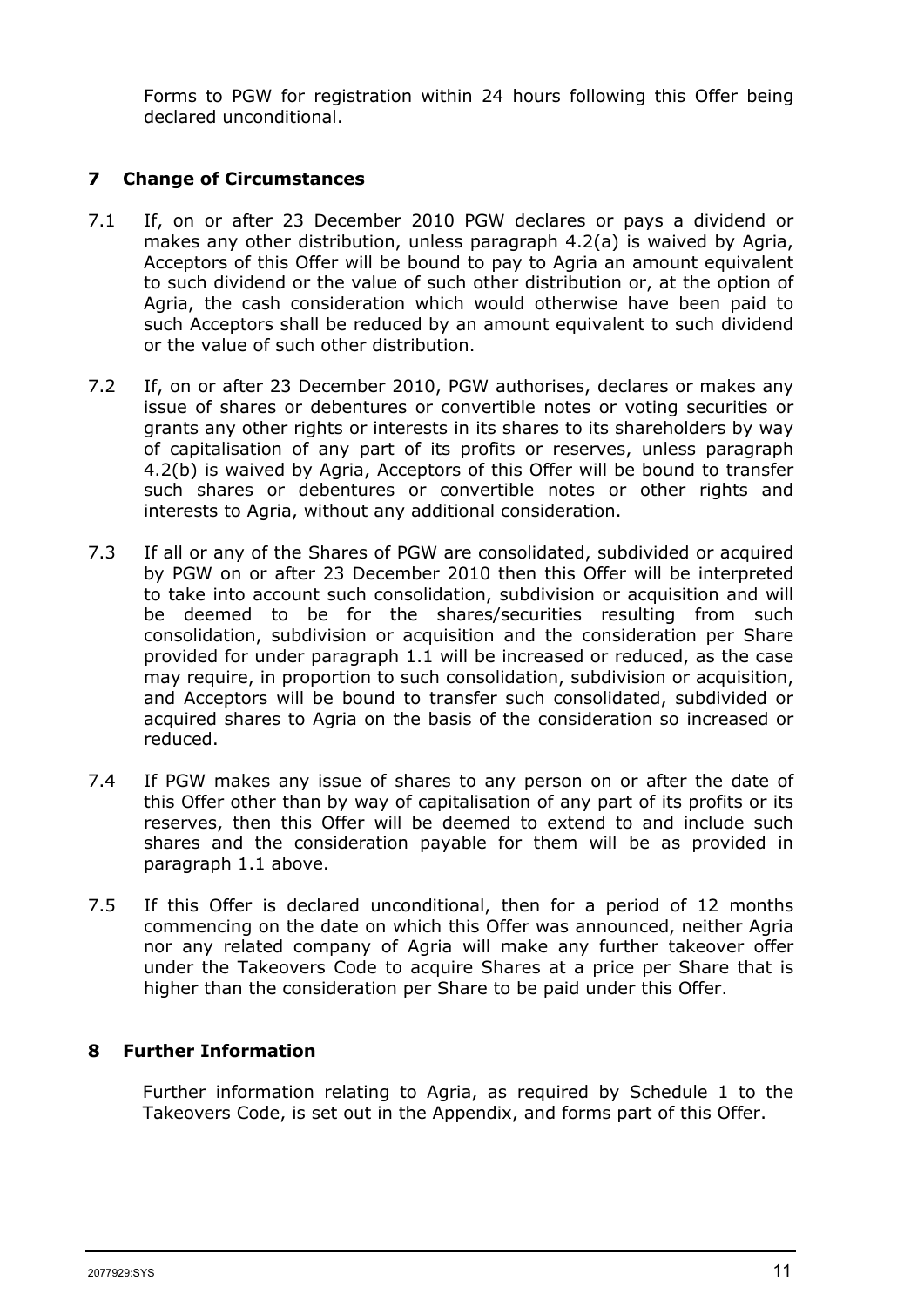## **9 Interpretation**

In this document:

- 9.1 Any reference to the Takeovers Code means the takeovers code recorded in the Takeovers Code Approval Order 2000 (SR 2000/210);
- 9.2 Except if expressly defined in this document, or where the context requires otherwise, terms defined in the Takeovers Code shall have the same meaning in this document;
- 9.3 In the event of any inconsistency between this Offer and the requirements of the Takeovers Code, or the Takeovers Act 1993, or any applicable exemption granted by the Takeovers Panel under section 45 of the Takeovers Act 1993, the Takeovers Code, the Takeovers Act 1993 or exemption (as the case may be), shall prevail;
- 9.4 This Offer may be varied by Agria in accordance with rule 27 of the Takeovers Code;
- 9.5 The provisions set out in the Acceptance Form are also part of the terms of this Offer;
- 9.6 Headings are for convenience only and do not affect the interpretation of this document or any Acceptance Form;
- 9.7 The singular includes the plural and vice versa; and
- 9.8 References to any statutory provision are to statutory provisions in force in New Zealand and include any statutory provision which amends or replaces it, and any by-law, regulation, order, statutory instrument, determination or subordinate legislation made under it.
- 9.9 All sums of money referred to in this Offer are in New Zealand currency;
- 9.10 Any reference to time in this Offer is to New Zealand time;
- 9.11 This Offer and any contract arising from it shall be governed by and construed in accordance with the laws of New Zealand, and the parties to any such contract submit to the non-exclusive jurisdiction of the Courts of New Zealand.

This Offer is dated at Auckland this  $[21<sup>st</sup>]$  day of [January] 2011

*Xie Tao*

\_\_\_\_\_\_\_\_\_\_\_\_\_\_\_\_\_\_\_\_\_\_\_\_\_\_\_\_\_

Sole director (fulfilling also the roles of chief executive officer and chief financial officer) of **Agria (Singapore) Pte Ltd.**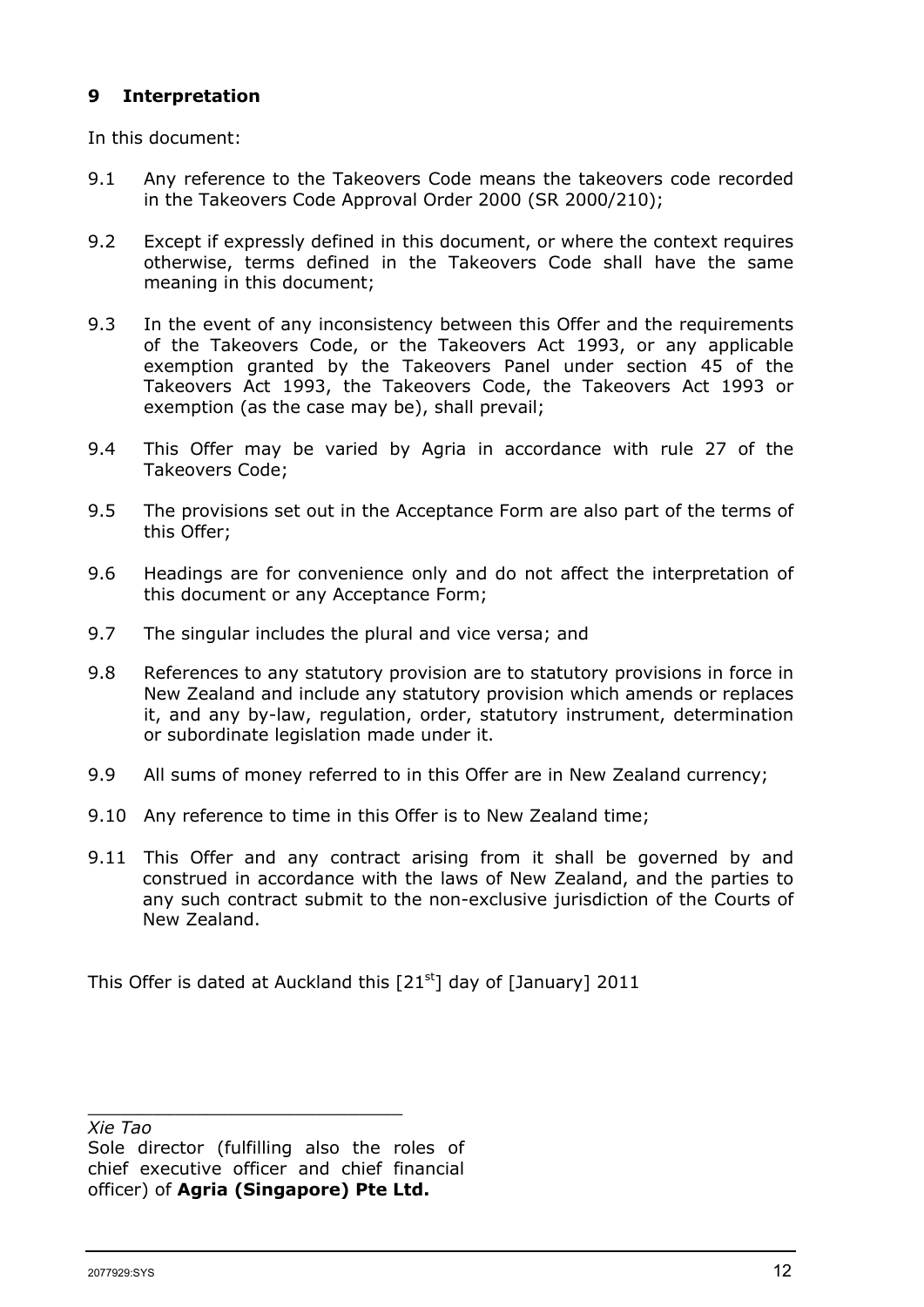#### **APPENDIX: INFORMATION REQUIRED TO BE SPECIFIED IN TAKEOVER NOTICE BY SCHEDULE 1 TO THE TAKEOVERS CODE**

#### **1 Date** The Offer is dated  $[21<sup>st</sup>$  day of January] 2011.]

# **2 Offeror and its Directors**

Agria (Singapore) Pte Ltd. (**Agria**) 80 Raffles Place, 16-20 UOB Plaza 2, Singapore 048624.

*Sole Director of Agria (Singapore) Pte Ltd.:* Xie Tao

#### **3 Target Company**

PGG Wrightson Limited (**PGW**).

#### **4 Advice Statement**

The advice statement required under this paragraph is set out on the cover page of the offer document.

#### **5 Offer Terms**

The terms and conditions of the Offer are set out in paragraphs 1 to 4 of the offer document.

#### **6 Ownership of Equity Securities of Target Company**

- 6.1 The table below sets out the number, designation and percentage of equity securities of any class of PGW held or controlled by:
	- (a) Agria as the offeror; and
	- (b) any related company of Agria; and
	- (c) any person acting jointly or in concert with Agria; and
	- (d) any director of any persons described in paragraphs (a) to (c) above; and
	- (e) any other person holding or controlling more than 5% of the class, if within the knowledge of Agria;

to the knowledge of Agria after making enquiries, as of the date of printing this document.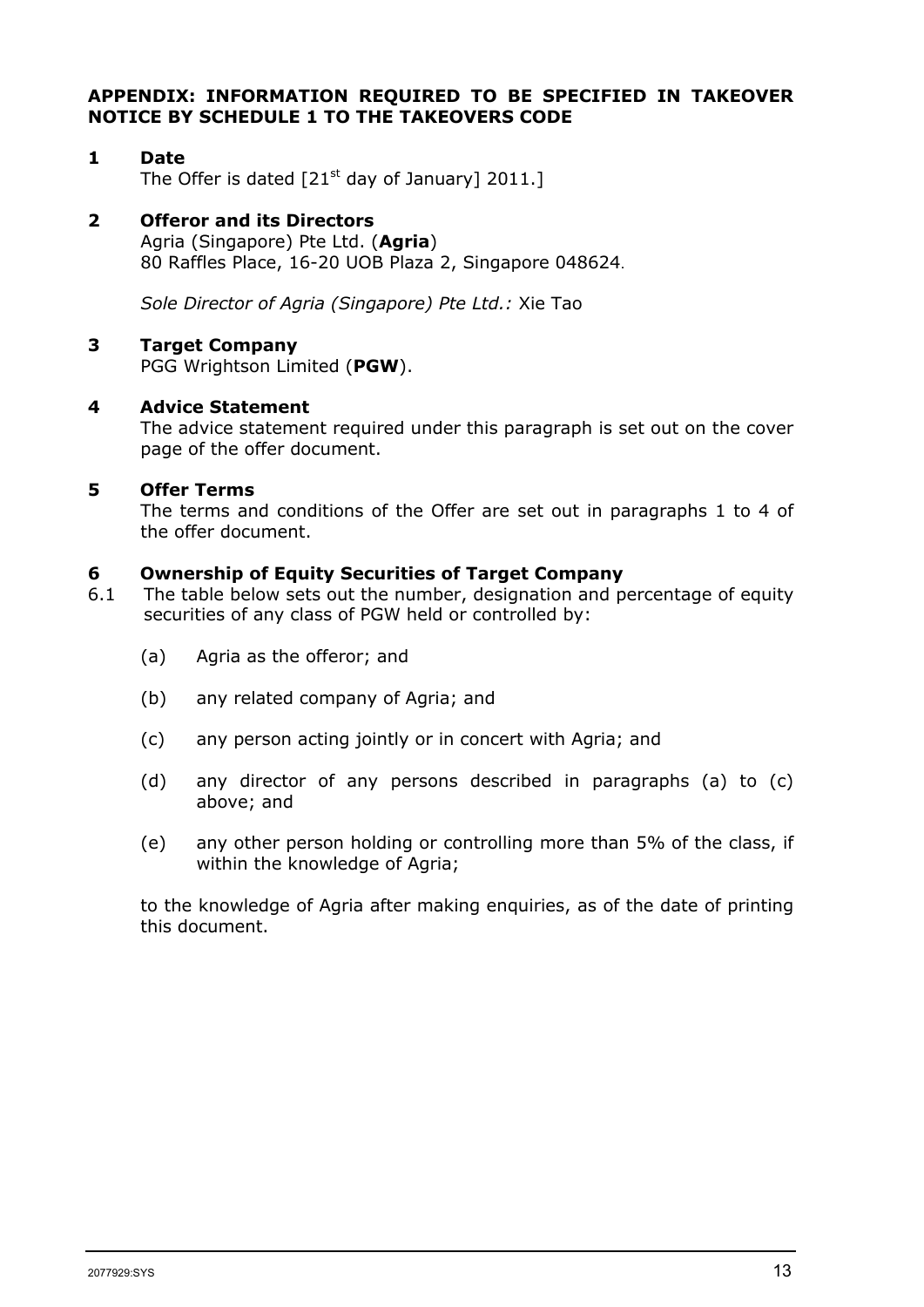| Name                                             | <b>Description</b>                               | <b>Type of Equity</b><br><b>Securities</b> | <b>Number of shares</b><br>held or controlled | Percentage<br>of shares |
|--------------------------------------------------|--------------------------------------------------|--------------------------------------------|-----------------------------------------------|-------------------------|
| Agria (Singapore)<br>Pte Ltd.                    | Shares held by Agria<br>as the Offeror           | <b>Ordinary Shares</b>                     | 144,104,680                                   | 19.01%                  |
| <b>Pyne Gould</b><br>Corporation<br>Limited      | Person holding or<br>controlling more than<br>5% | <b>Ordinary Shares</b>                     | 138,827,080                                   | 18.32%                  |
| <b>HSBC Nominees</b><br>(New Zealand)<br>Limited | Person holding or<br>controlling more than<br>5% | <b>Ordinary Shares</b>                     | 38,612,794                                    | 5.09%                   |

Notes:

1) The details shown above have been obtained from publicly available sources, being the only such information within the knowledge of Agria.

2) The information in the table above and in the table in clause 7 below is based on information known at the time of printing.

6.2 Apart from the persons named in the table above, none of the other persons referred to in paragraph 6 of this Appendix hold or control equity securities in PGW, within the knowledge of Agria, having made due enquiry.

#### **7 Trading in Target Company Equity Securities**

No equity securities of PGW have been acquired or disposed of by any of the persons described in subparagraphs (a) to (d) of paragraph 6 of this Appendix or any of the persons identified in the table in paragraph 6 of this Appendix to the knowledge of Agria during the 6 month period before the date of this Offer.

#### **8 No Agreements to Accept Offer**

- 8.1 Pyne Gould Corporation Limited (**PGC**) has entered into a pre-bid agreement with Agria in respect of the Offer, in respect of 138,827,080 shares in PGW (18.32%).
- 8.2 Under that agreement, PGC has undertaken to irrevocably accept the Offer within 3 business days of the Offer being despatched in accordance with the Takeovers Code and it is otherwise restricted from selling, encumbering or otherwise disposing of the shares held by it. The pre-bid agreement is conditional on:
	- (a) Agria providing a takeover notice in respect of the Offer no later than the end of  $31<sup>st</sup>$  of December 2010;
	- (b) Agria despatching the Offer document within 30 days of the takeover notice referred to in (a) above; and
	- (c) Agria obtaining Overseas Investment Office's consent to the Offer by 15 April 2011.
- 8.3 The terms of the pre-bid agreement expressly provide that PGC is able to exercise and control the exercise of all voting rights relating to shares in PGW held or controlled by it in whaterver manner it sees fit up until the time that such shares are transferred under this Offer.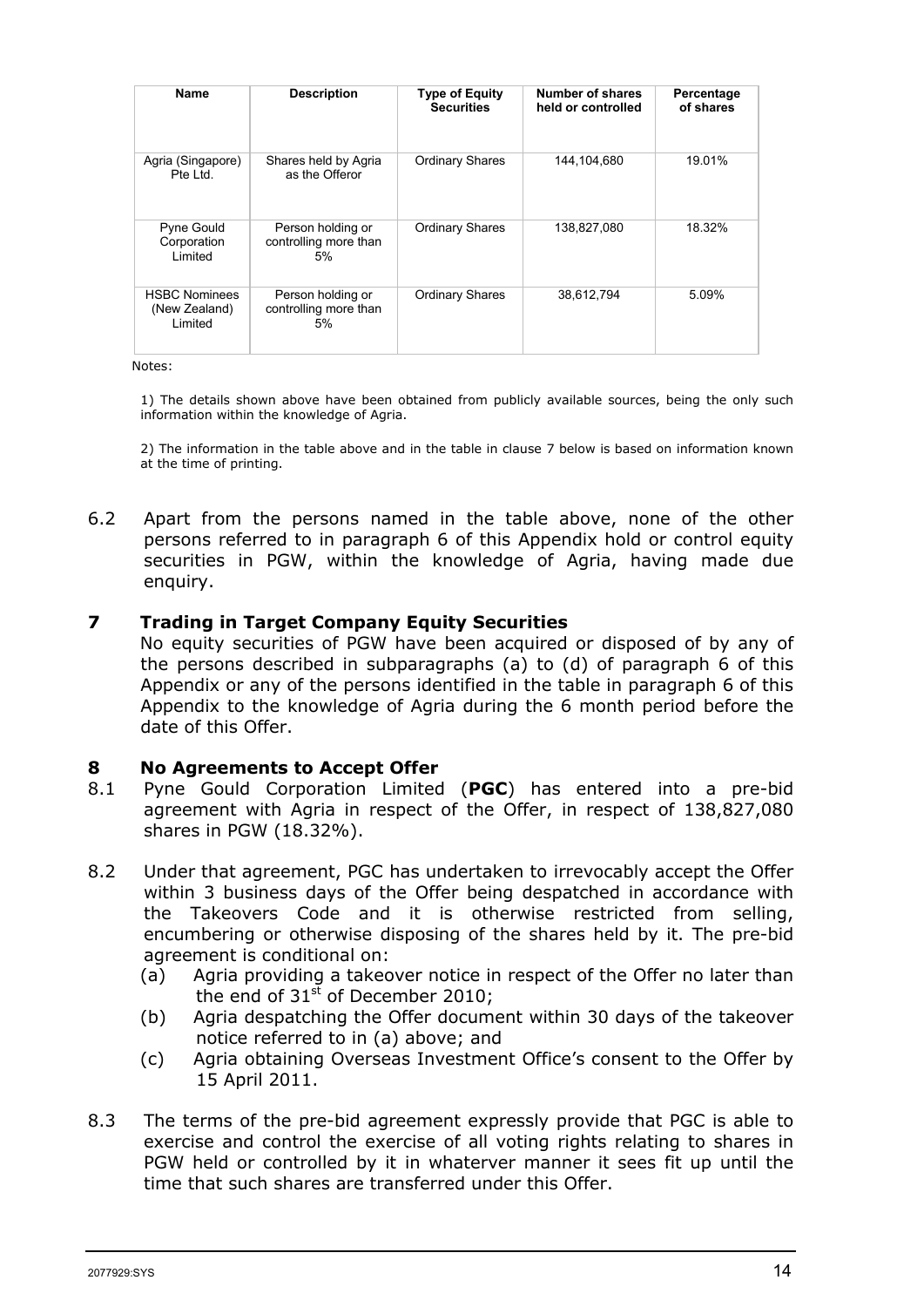# **9 • Arrangements to Pay Consideration**<br>**9.1** • Agria confirms that resources will be a

- 9.1 Agria confirms that resources will be available to it sufficient to meet the consideration to be provided on full acceptance of the Offer and to pay any debts incurred in connection with the Offer (including debts arising under rule 49 of the Takeovers Code).
- 9.2 A statement setting out the rights of each offeree under rule 34 of the Takeovers Code, to withdraw its acceptance for non-payment by Agria of the consideration, is set out in paragraph 1.3 of the Offer document.

#### **10 Arrangements Between Agria and PGW**

- 10.1 In accordance with the terms of a subscription agreement entered into between PGW and Agria Corporation on 16 October 2009, PGW's board granted its consent to Agria Corporation transferring the legal and beneficial ownership of a portion of the shares in Agria and/or in Agria Asia Investments Limited to New Hope Group Co., Ltd. or a subsidiary of it, before the date of this Offer being announced.
- 10.2 No other agreement or arrangement (whether legally enforceable or not) has been made, or is proposed to be made, between Agria or any associates of Agria, and PGW or any related company of PGW, in connection with, in anticipation of, or in response to, the Offer.

#### **11 No Arrangements Between Agria, and Directors and Officers of PGW**

No agreement or arrangement (whether legally enforceable or not) has been made, or is proposed to be made, between Agria or any associates of Agria, and any of the directors or senior officers of PGW or of any related company of PGW (including any payment or other benefit proposed to be made or given by way of compensation for loss of office, or as to their remaining in or retiring from office) in connection with, in anticipation of, or in response to, the Offer. Lai Guanglin and Xie Tao are directors of PGW and are also directors and/or employees of Agria or related companies of Agria.

#### **12 No Financial Assistance**

No agreement or arrangement has been made, or is proposed to be made, under which PGW or any related company of PGW will give (directly or indirectly) financial assistance for the purpose of, or in connection with, the Offer.

#### **13 Likelihood of Changes in PGW**

- 13.1 If the Offer is successful, Agria will seek appropriate board representation on the PGW board including representatives of Agria Corporation and New Hope. Agria will participate in decisions relating to PGW and its strategy with a view to improving operations and profitability in PGW as soon as possible.
- 13.2 The changes likely to be made by Agria in respect of the business activities of PGW and its subsidiaries will involve a particular focus on PGW's core AgriServices and AgriTech businesses. In that regard, Agria is in principle supportive of the divestment of PGG Wrightson Finance Limited's finance book following an appropriate sales process and subject to any shareholders' and other approvals that may be required by law.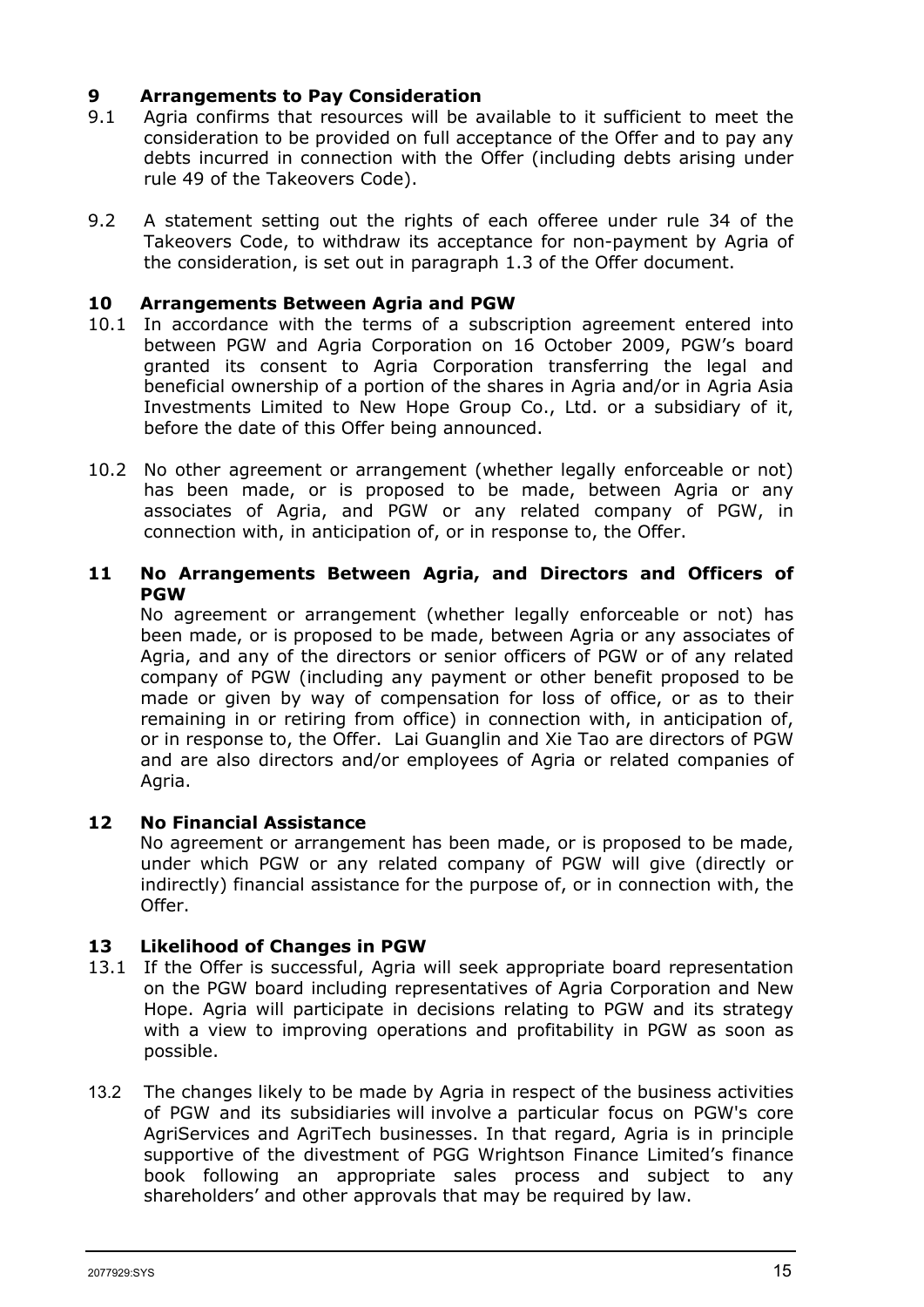#### **14 No Pre-emption Clauses in Target Company's Constitution**

There is no restriction on the right to transfer equity securities to which the Offer relates contained in the constitution of PGW as of the date of this Offer, which has the effect of requiring the holders of the securities to offer the securities for purchase to PGW or to any other person before transferring the securities.

#### **15 No Escalation Clause**

There is no agreement or arrangement (whether legally enforceable or not) under which any existing holder of equity securities in PGW will or may receive in relation to, or as a consequence of, the Offer any additional consideration or other benefit over and above the consideration set out in the Offer, or any prior holder of equity securities in PGW will or may receive any consideration or other benefit as a consequence of the Offer.

#### **16 No Independent Adviser's Report in relation to other classes**

An independent adviser's report is not required under rule 22 of the Takeovers Code (which requires an independent adviser to report on fairness between different classes of securities, whether voting or nonvoting) because PGW does not have any non-voting equity securities or more than 1 class of voting securities on issue at the date of this document.

#### **17 Certificate**

To the best of my knowledge and belief, after making proper inquiry, the information contained in or accompanying the takeover notice is, in all material respects, true and correct and not misleading, whether by omission of any information or otherwise, and includes all the information required to be disclosed by Agria under the Takeovers Code.

Signed by the person named below.

*Xie Tao*

Sole director (fulfilling also the roles of chief executive officer and chief financial officer) of **Agria (Singapore) Pte Ltd.**

\_\_\_\_\_\_\_\_\_\_\_\_\_\_\_\_\_\_\_\_\_\_\_\_\_\_\_\_\_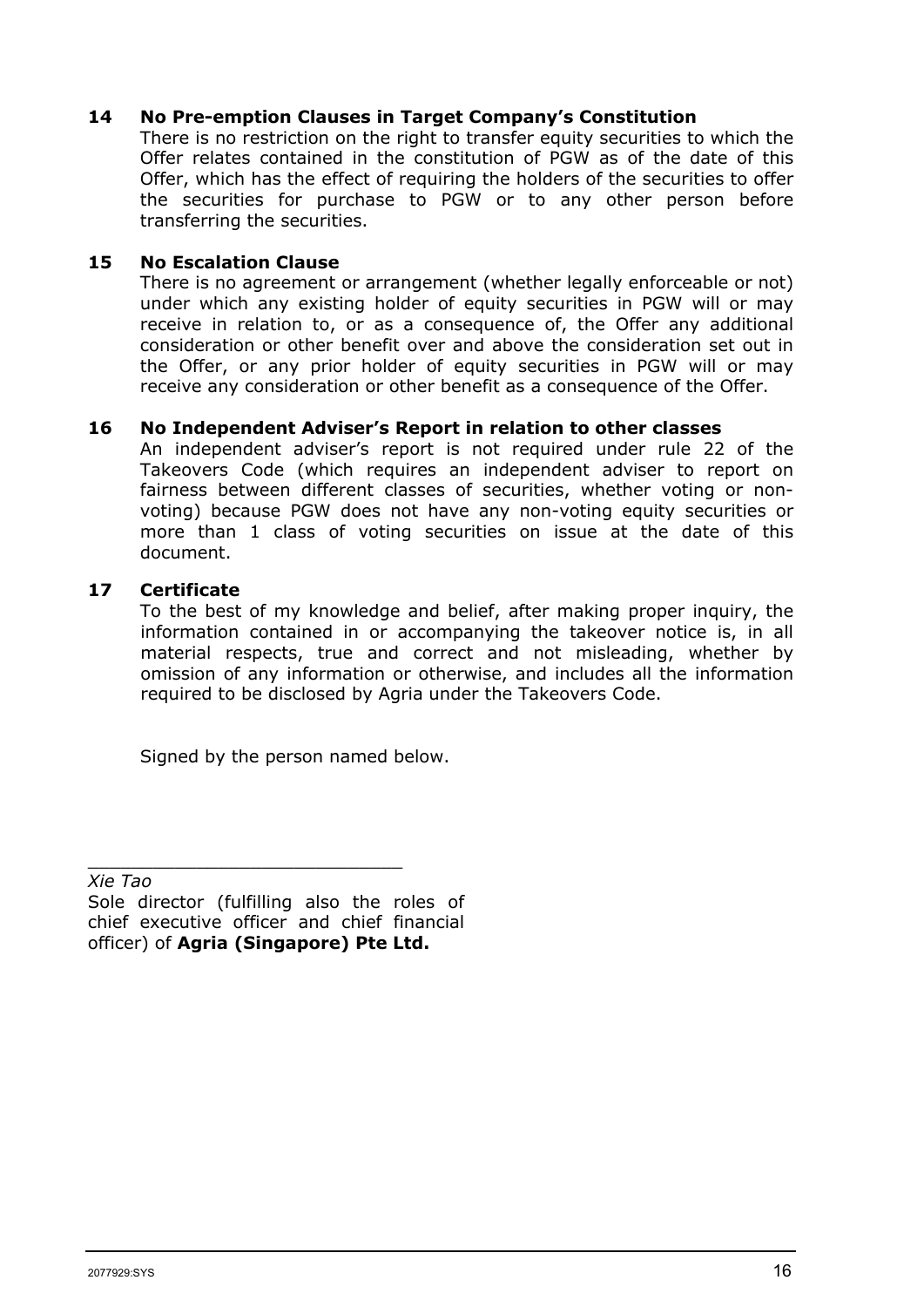#### **PLEASE NOTE**

#### *IF YOU HAVE SOLD ALL YOUR PGG WRIGHTSON LIMITED SHARES*

Please send this Offer and all enclosures (including the Acceptance Form) immediately to the new PGG Wrightson Limited shareholder or the broker through whom you made the sale requesting that they be forwarded to the new PGG Wrightson Limited shareholder.

#### *IF YOU HAVE SOLD SOME OF YOUR PGG WRIGHTSON LIMITED SHARES*

Please alter the total holding on the Acceptance Form to the number of Shares which you have retained and forward the amended Acceptance Form in the reply paid envelope supplied, to:

[Computershare Investor Services Limited Re: [Agria (Singapore) Pte Ltd.] Private Bag 92119 Auckland 1142 159 Hurstmere Road, Takapuna, North Shore City 0622 Facsimile: +64 9 488 8787]

Upon receipt of the amended Acceptance Form, Agria will recalculate the amount of cash comprising your consideration to reflect the number of Shares sold by you.

Please also request the broker through whom you made the sale to advise the purchaser or purchasers of your Shares of this Offer and that copies of it are available from the above address, and advise PGW and Agria of the number of Shares sold and the broker concerned (if any).

#### *IF YOU WANT TO ACCEPT THE OFFER FOR ONLY PART OF YOUR SHARES IN PGG WRIGHTSON LIMITED*

Please alter the total holding on the Acceptance Form to the number of Shares which you wish to sell and forward the amended Acceptance Form in the reply paid envelope supplied, to:

[Computershare Investor Services Limited Re: [Agria (Singapore) Pte Ltd.] Private Bag 92119 Auckland 1142 159 Hurstmere Road, Takapuna, North Shore City 0622 Facsimile: +64 9 488 8787]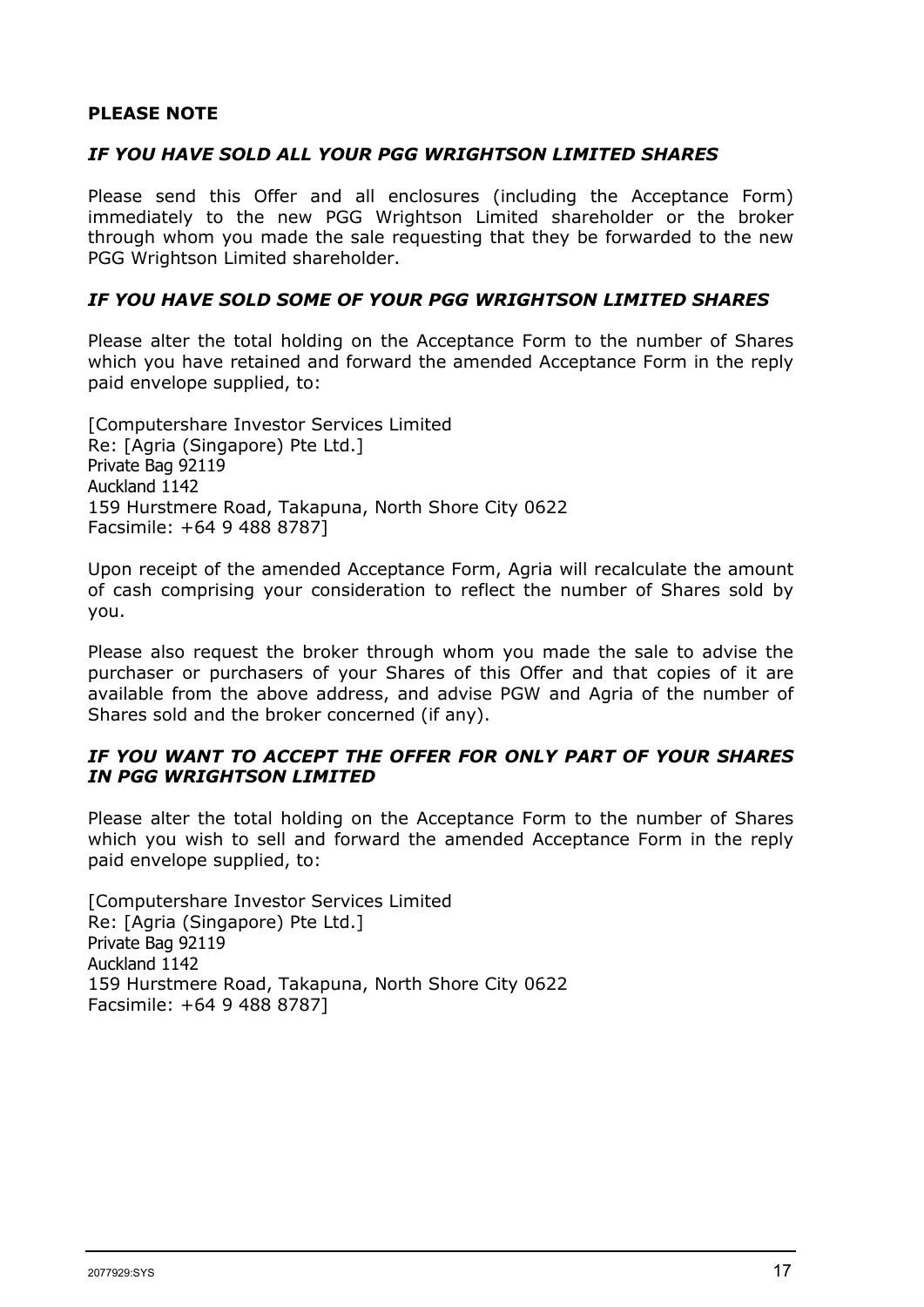# **ACCEPTANCE FORM**

#### **AGRIA (SINGAPORE) PTE LTD.'S PARTIAL TAKEOVER OFFER FOR 234,963,939 SHARES IN PGG WRIGHTSON LIMITED**

|                                                                                                                                                                                                           | NUMBER OF SHARES HELD IN<br>PGG WRIGHTSON LIMITED        |
|-----------------------------------------------------------------------------------------------------------------------------------------------------------------------------------------------------------|----------------------------------------------------------|
| Shareholder/Transferor<br>Transferor)<br>(the                                                                                                                                                             | <b>SHAREHOLDER</b>                                       |
|                                                                                                                                                                                                           | NUMBER/CSN                                               |
|                                                                                                                                                                                                           |                                                          |
|                                                                                                                                                                                                           |                                                          |
|                                                                                                                                                                                                           |                                                          |
|                                                                                                                                                                                                           | TOTAL CONSIDERATION<br>(assuming that all the shares are |
|                                                                                                                                                                                                           | purchased at NZ\$0.xx per share)                         |
|                                                                                                                                                                                                           |                                                          |
| Number of shares in PGG Wrightson Limited you wish to sell (Please tick ONE box)<br>I accept in respect of all of my shares in PGG Wrightson Limited.<br>a)                                               |                                                          |
|                                                                                                                                                                                                           |                                                          |
| b) laccept in respect of                                                                                                                                                                                  | shares in PGG Wrightson Limited (insert number).         |
|                                                                                                                                                                                                           |                                                          |
|                                                                                                                                                                                                           |                                                          |
| Note:                                                                                                                                                                                                     |                                                          |
| If you do not state the number of shares in PGG Wrightson Limited in respect of which you wish to accept the Offer,                                                                                       |                                                          |
| you will be deemed to have accepted the Offer in respect of all the shares in PGG Wrightson Limited held by you.                                                                                          |                                                          |
|                                                                                                                                                                                                           |                                                          |
| <b>Method of Payment</b>                                                                                                                                                                                  |                                                          |
| Please tick the box below to confirm                                                                                                                                                                      |                                                          |
|                                                                                                                                                                                                           |                                                          |
|                                                                                                                                                                                                           |                                                          |
| (a) If you wish to receive the cash by automatic transfer,                                                                                                                                                | OR.<br>(b) by cheque, please tick the following box      |
| tick the following box to authorise Agria (Singapore) Pte Ltd.to deposit the cash consideration into the                                                                                                  |                                                          |
| New Zealand bank account that you have already provided details of to PGG Wrightson Limited for the purposes                                                                                              |                                                          |
| of making PGG Wrightson Limited dividend payments to you, and to authorise any disclosure by PGG Wrightson<br>Limited of your bank account details for the purposes of payment of the cash consideration; |                                                          |
| OR ALTERNATIVELY                                                                                                                                                                                          |                                                          |
|                                                                                                                                                                                                           |                                                          |
| please include details of your New Zealand bank account below:                                                                                                                                            |                                                          |
|                                                                                                                                                                                                           |                                                          |
|                                                                                                                                                                                                           |                                                          |
| Account number<br><b>BANK</b><br><b>BRANCH</b><br><b>ACCOUNT NUMBER</b>                                                                                                                                   | <b>SUFFIX</b><br>REFERENCE NO (IF APPLICABLE)            |
|                                                                                                                                                                                                           |                                                          |
|                                                                                                                                                                                                           |                                                          |
|                                                                                                                                                                                                           |                                                          |
| By signing this form the Transferor for the consideration stated above hereby:                                                                                                                            |                                                          |

(a) accepts the Offer dated [21<sup>st</sup> January 2011] of Agria (Singapore) Pte Ltd. (Transferee), for the shares described above in PGG Wrightson Limited (**PGW**) held by the Transferor, subject to the conditions on which they are so held and transfers those shares to the Transferee; and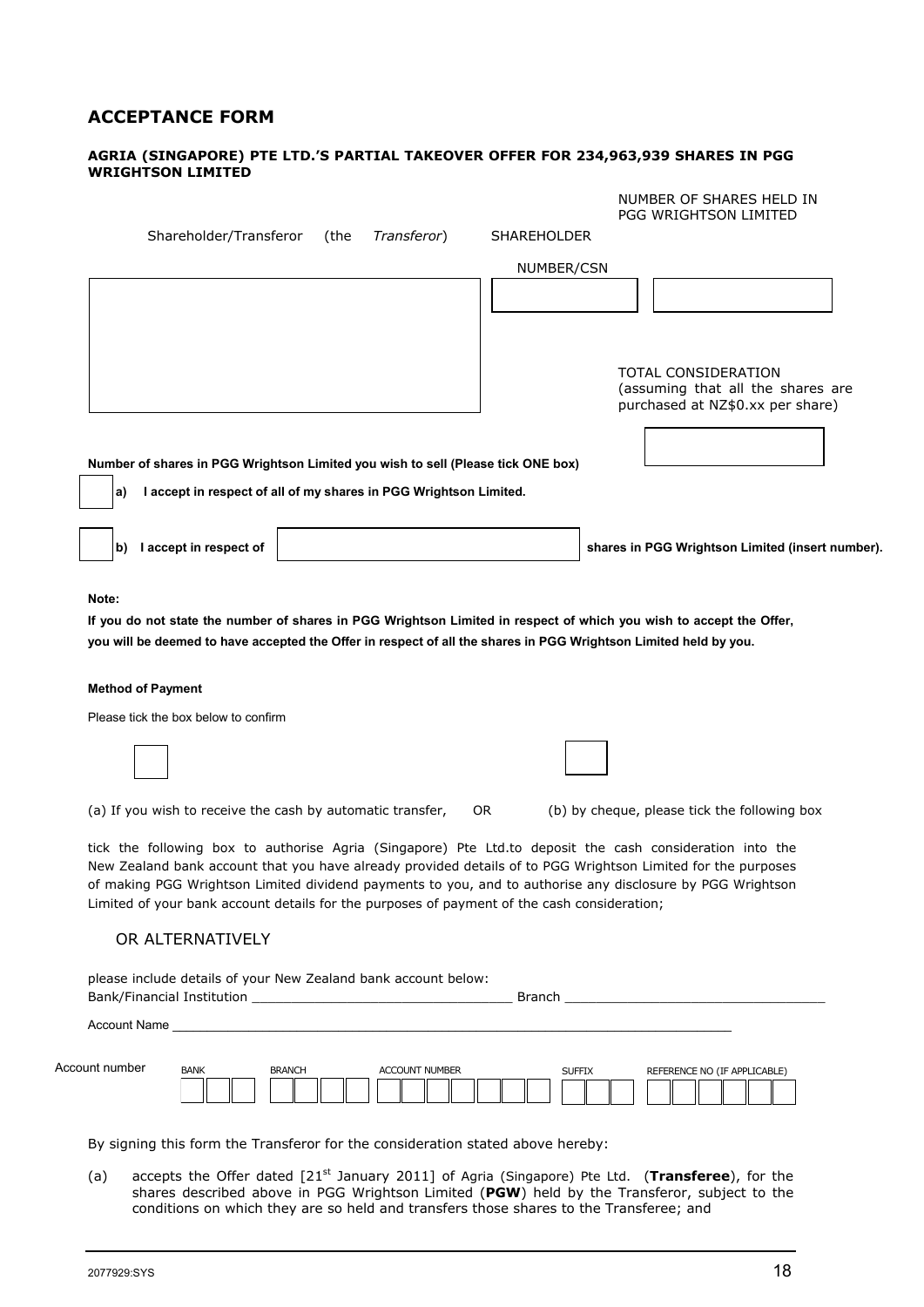(b) as set out on the reverse of this form enters into an indemnity in favour of and for PGW and the Transferee, and appoints the Transferee the attorney of the Transferor,

and the Transferee hereby agrees (as evidenced by its execution of a form of agreement to which this form and those of other transferors shall be appended together comprising an instrument of transfer) to take the (or some of the) shares subject to the terms and conditions of that Offer. This power of attorney is limited to the number of shares which will be taken up by Transferee after the scaling process, set out in clause 2.6 of the Offer document, has taken place.

\_\_\_\_\_\_\_\_\_\_\_\_\_\_\_\_\_\_\_\_\_\_\_\_\_\_\_\_\_\_\_

*Signed by the Transferor(s)*

\_\_\_\_\_\_\_\_\_\_\_\_\_\_\_\_\_\_\_\_\_\_\_\_\_\_\_\_\_\_\_ *in the presence of:*

*Name: Occupation: Address:*

FOR AN INDIVIDUAL / ATTORNEY FOR A COMPANY / BODY CORPORATE

\_\_\_\_\_\_\_\_\_\_\_\_\_\_\_\_\_\_\_\_\_\_\_\_\_\_\_\_\_\_\_\_

*Signed by the Transferor(s) by:*

\_\_\_\_\_\_\_\_\_\_\_\_\_\_\_\_\_\_\_\_\_\_\_\_\_\_\_\_\_\_\_\_ *Director / Duly Authorised Person in the presence of:*

*Name: Occupation: Address:*

#### **NOTES AND INSTRUCTIONS FOR COMPLETION**

1 **INTERPRETATION**: In this form references to the Transferor in the singular shall include the plural.

2 **TO ACCEPT THE OFFER**: Sign this form where marked "Signed by the Transferor(s)" and have your signature witnessed. Any person

(including your husband or wife) may witness your signature and must add his or her occupation and full address in the space provided.

Companies must sign in accordance with the Companies Act 1993.

3 METHOD OF PAYMENT: You should select a Method of Payment. If you do not, or the details that you provide are not sufficient to effect an electronic transfer to you, you will be paid by cheque or by Direct Credit to your existing nominated account held in Computershare's registers.

4 **JOINT HOLDERS**: If the shares are registered in the names of joint holders, all must sign the form.

5 **POWER OF ATTORNEY**: If the form is signed under a power of attorney, the relevant power of attorney and a certificate of non-revocation must be submitted with the form for noting and return, and the certificate printed overleaf must be completed. Where such power of attorney has already been noted by PGW, then this fact must be stated under the signature of the attorney.

6 **ON COMPLETION**: Place the signed form in the enclosed reply paid envelope and post or fax to the Transferee on: [Computershare Investor Services Limited

Re: [Agria (Singapore) Pte Ltd.]

Private Bag 92119

Auckland 1142

159 Hurstmere Road, Takapuna, North Shore City 0622

You can also fax this Acceptance Form to Computershare Investor Services Limited on +64 9 488 8787. If you do that, the original form should also be delivered or posted to the above address (although failure to do that will not invalidate your acceptance). Please mark the original form clearly "FAXED".

as soon as possible, but in any event so as to be received not later than [5pm on 15 April 2011] (subject to the Offer).

7 **PREVIOUS SALE**: If you have sold all your shares, please pass this form together with the offer documents to your sharebroker or the purchasers of such shares. If you have sold part of your shareholding, record that fact on this form by amending the number of shares noted as being held by you on the face of this form.

#### **IF YOU ARE IN ANY DOUBT ABOUT THE PROCEDURE FOR ACCEPTANCES, PLEASE CALL COMPUTERSHARE INVESTOR SERVICES LIMITED ON +64 9 488 8777**